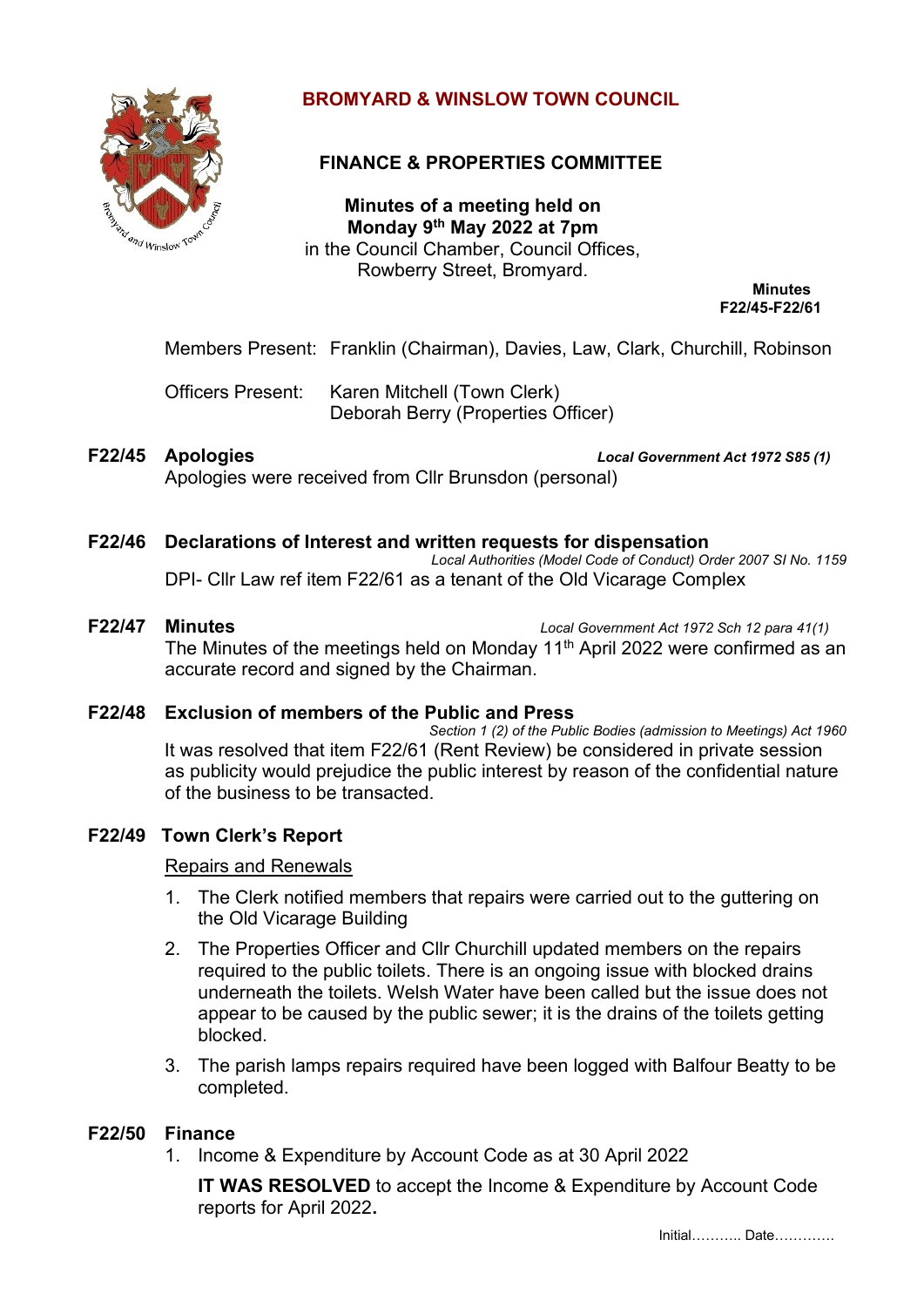2. Bank Reconciliation Statements for April 2022 **IT WAS RESOLVED** to accept the Bank Reconciliation Statements for April 2022. Cllr Law to initial each document.

| <b>Invoices</b>                      |                                                                | <b>Net</b> | Vat      | Total     |
|--------------------------------------|----------------------------------------------------------------|------------|----------|-----------|
| <b>HALC</b>                          | Cllr Traning (in-house)                                        | 212.60     | 42.52    | 255.12    |
| <b>Wallgate Limited</b>              | Service engineer - WC's Public<br><b>Toilets</b>               | 743.40     | 148.68   | 892.08    |
| Sentinel                             | TP link for CCTV located at Tenbury<br>Rd.                     | 121.86     | 24.37    | 146.23    |
| <b>Invoices</b>                      |                                                                | <b>Net</b> | Vat      | Total     |
| <b>Whitbourne Mugworks</b>           | Jubilee moneyboxes                                             | 875.00     | 0.00     | 875.00    |
| Citizens Advice                      | Provision of Weekly outreach April to                          | 2,500.00   | 0.00     | 2,500.00  |
| Worcester                            | <b>June 2022</b>                                               |            |          |           |
| R Wilks                              | Grounds Maintenance April 2022                                 | 1,422.50   | 284.50   | 1,707.00  |
| <b>K4 Architects</b>                 | Great places to visit - Management<br>of Procurement & delivey | 1,750.00   | 350.00   | 2,100.00  |
| PC Logix                             | <b>IT Support Contract</b>                                     | 20.00      | 4.00     | 24.00     |
| <b>Nifty Communications</b>          | Marketing & Communications<br>Services April 2022 (GPV)        | 2,000.00   | 400.00   | 2,400.00  |
| <b>ICAN Limitless</b><br>Maintenance | Tap repairs old Vicarage & Heritage<br>Centre                  | 90.00      | 0.00     | 90.00     |
| A & E Fire Security                  | Non emergency Call out - Fire alarm<br>system                  | 107.00     | 21.40    | 128.40    |
| Streetmaster                         | Benches for Nunwell Park x 4                                   | 1,690.00   | 338.00   | 2,028.00  |
| <b>Direct Debit</b>                  |                                                                |            |          |           |
| payments                             |                                                                |            |          |           |
| <b>West Mercia Energy</b>            | Parish Lamps March (sensor)                                    | 8.34       | 0.42     | 8.76      |
| <b>West Mercia Energy</b>            | Parish Lamps March                                             | 57.83      | 2.89     | 60.72     |
| <b>West Mercia Energy</b>            | Electric - Charging Point TR car<br>park March                 | 66.34      | 3.32     | 69.66     |
| <b>West Mercia Energy</b>            | Electric - TR toilets March                                    | 36.26      | 1.81     | 38.07     |
| <b>West Mercia Energy</b>            | Electric - Old Vicarage March                                  | 227.72     | 45.54    | 273.26    |
| <b>West Mercia Energy</b>            | Gas - Heritage Centre March                                    | 96.28      | 4.81     | 101.09    |
| <b>West Mercia Energy</b>            | Gas - Old Vicarage March                                       | 247.53     | 49.51    | 297.04    |
| <b>Talk Talk</b>                     | Phones & Broadband                                             | 31.69      | 6.34     | 38.03     |
| <b>Welsh Water</b>                   | Water Charges 1 Apr 22 to 31 Mar<br>23                         | 168.19     | 0.00     | 168.19    |
| <b>Debit card</b>                    |                                                                |            |          |           |
| transactions                         |                                                                |            |          |           |
| Google Cloud Ltd                     | G Suite backup March                                           | 13.80      | 0.00     | 13.80     |
| Microsoft Ireland                    | On-line services (staff email + Office                         | 28.20      | 5.64     | 33.84     |
| Operations Ltd.                      | 365 monthly subs)                                              |            |          |           |
| Microsoft Ireland<br>Operations Ltd. | On-line services (Cllrs email monthly<br>subs)                 | 63.26      | 12.66    | 75.92     |
| <b>Totals</b>                        | £                                                              | 12,577.80  | 1,746.41 | 14,175.53 |

3. Accounts for Scrutiny

Members reviewed the above schedule against the invoices listed above and **RESOLVED** to accept the April payments.

4. Monthly payments for the period 1<sup>st</sup> to 30<sup>th</sup> April 2022.

**IT WAS RESOLVED** to receive and note the monthly payments for the period 1<sup>st</sup> to 30<sup>th</sup> April 2022. Cllr Law to initial.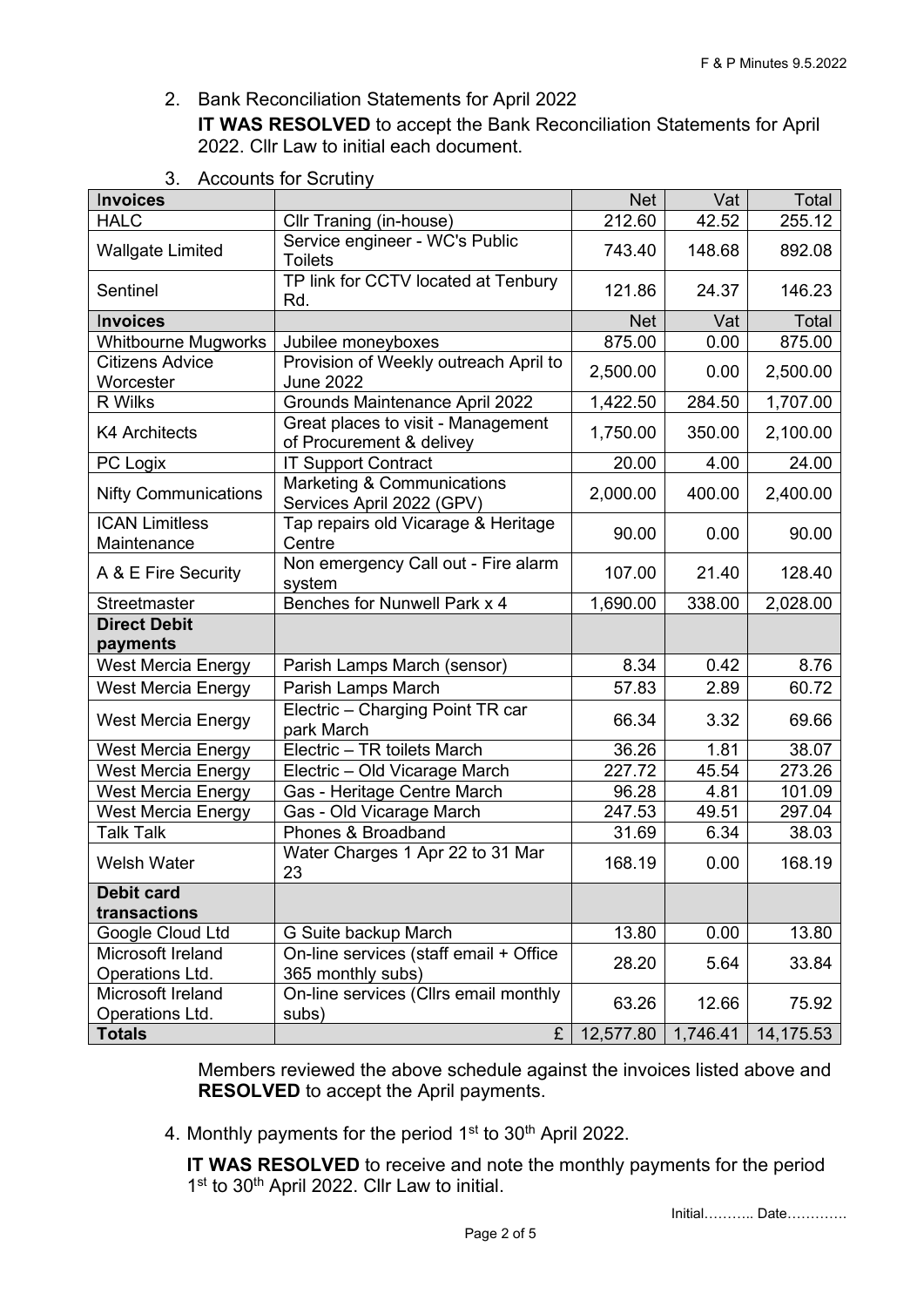## **F22/51 Grants**

Members considered a grant application from The Scarecrow Festival for funding to cover prize giving in the sum of £305.

**IT WAS RESOLVED** to approve the grant application**.**

## **F22/52 Membership of the Society of Local Council Clerks (SLCC)**

**IT WAS RESOLVED** to approve the renewal of the Town Clerk's membership of the SLCC in the sum of £294.

#### **F22/53 Marketing**

- a) To consider how to promote the Town following on from the Welcome Back/Great Places to Visit initiative.
- b) To consider a proposal received for promotional services.

**IT WAS RESOLVED** to defer consideration of this agenda item as the proposal had not been received in time for the meeting.

#### **F22/54 Annual Governance and Accountability Return (AGAR)**

The Committee noted the AGAR Part 3 documentation for the Annual Return to the External Auditor prior to presentation to the Full Council meeting on 23<sup>rd</sup> May 2022.

#### **F22/55 Council Asset Register**

Members received and reviewed the Council Asset Register for the year-ended 31st March 2022.

**IT WAS RESOLVED** that the Town Council be recommended to approve the Asset Register for the year-ended 31<sup>st</sup> March 2022.

### **F22/56 Bromyard Extraordinary Towns Maintenance Fund**

Following submission of the Town Council's list of identified projects for the above funding (C22/66 refers), Balfour Beatty Living Places had requested that the Town Council rank the proposals in order of priority to allow estimates to be obtained. Members worked through the full list of identified projects and identified the following priority items:

| ID          | <b>Market Towns Funding - Bromyard</b>                                  |  |
|-------------|-------------------------------------------------------------------------|--|
|             |                                                                         |  |
| $1 - 5$     | <b>Resurfacing - Highways</b><br>1)                                     |  |
|             | Wicton Lane - Highways Roads at risk<br>(2)                             |  |
|             | Transco Barrier - Safety Fences Repairs<br>3)                           |  |
|             | Bromyard Tenbury Road - Safety Fences Repairs<br>4)                     |  |
|             | Little Frome – Remove trapped tree on upstream side of pier. Also<br>5) |  |
|             | cut tree root causing trip hazard in downstream left embankment.        |  |
| 23          | <b>Bus stop relocation</b>                                              |  |
|             | from Pump Street to the bypass with recessed stopping area for buses    |  |
|             | to pull in.                                                             |  |
|             | Access only for HGVs on New Road & parking changes                      |  |
| 28          | New pelican crossing outside the Leisure Centre                         |  |
| <b>TC16</b> | <b>Resurfacing</b>                                                      |  |
|             | Resurfacing works - A465 Hereford Road from the Junction with A44 to    |  |
|             | just past Whitegates Care Home.                                         |  |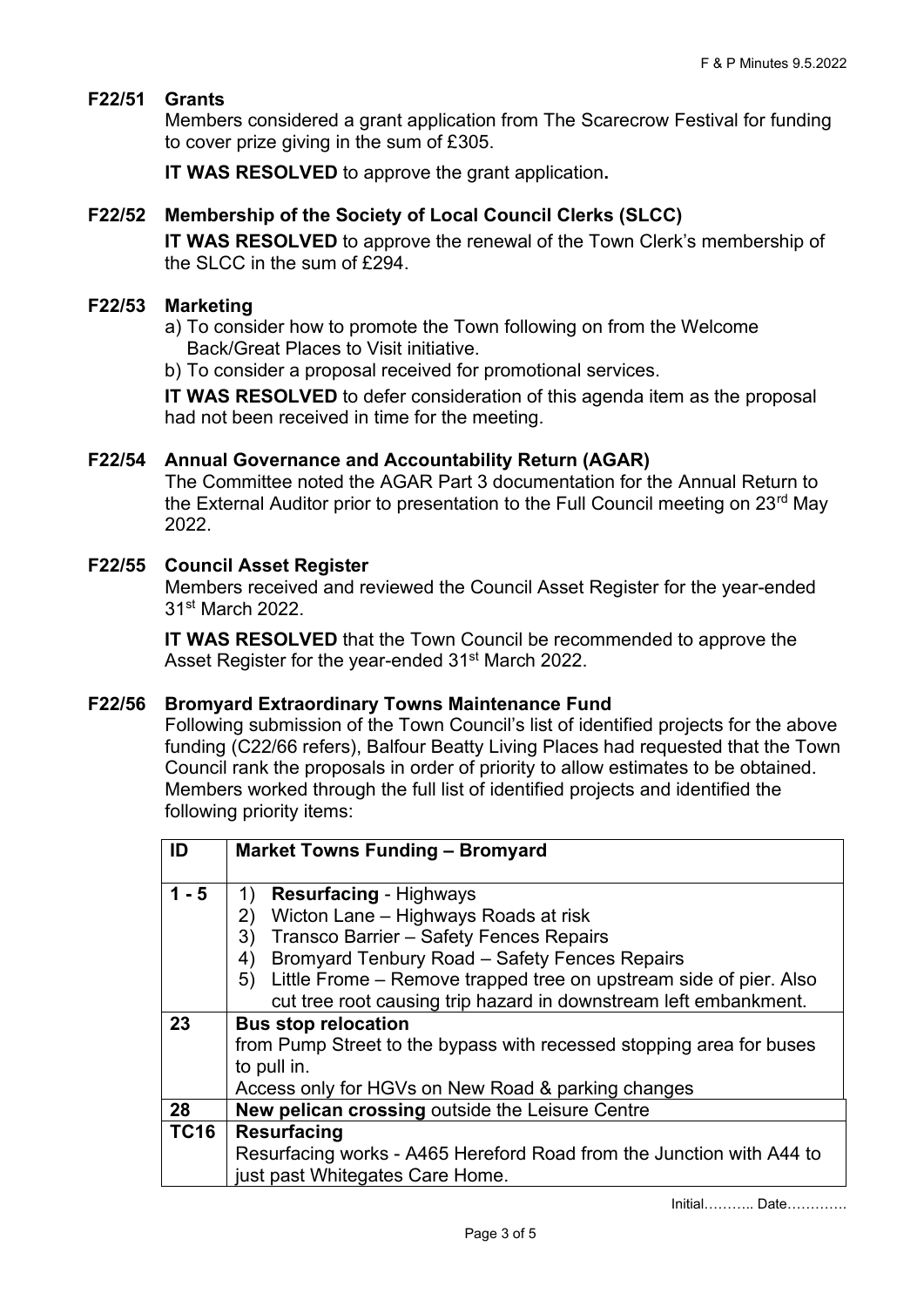**IT WAS RESOLVED** that the prioritised list of main projects be submitted to Balfour Beatty Living Places.

## **F22/57 Public Works Loan Board (PWLB)**

Members noted the outstanding balances as at 31/03/2022 for the two PWLB Loans:-

Loan 1 Repayment Schedule 20<sup>th</sup> Mar & 20<sup>th</sup> Sept £313,340.20 Loan 2 Repayment Schedule 14<sup>th</sup> Apr & 14 Oct £316,052.01

## **F22/58 Review of Insurance Cover**

Members noted that the Town Council insurance policy underwritten by The Military Mutual Ltd. falls due for renewal on 26th May 2022. The Town Council's brokers are currently approaching insurers for terms based on updated information provided by the Town Clerk. A quotation will be presented to Full Council for consideration.

## **F22/59 Health & Safety**

Cllr Law gave a verbal report on Health & Safety Matters.

- The tree survey has been carried out and officers are awaiting a report.
- Fire Alarm servicing is due as the weekly testing has found some small issues.
- The meeting with Ellis Whittam H & S representative has been arranged for 28 June.
- There are concerns with the potholes developing in Rowberry St car park. Officers advised that the grounds team have been asked to fill these in for the interim whilst awaiting the resurfacing of the car park.

Officers advised of accessibility concerns in the Civic Garden area next to the Heritage Centre. They have witnessed mobility scooter users trying to navigate their way to the public hall from the car park around parked cars, they have to mount a kerb and try and navigate a path around the parked cars which is very awkward and unsafe.

Members noted these concerns and confirmed that there is no permission for cars to be parked in this area as it is not part of the car park.

Members noted that the fish seller comes to park on a Thursday for a short period of time. It was again unclear as to what permission was given for this. This matter to be discussed at a future meeting.

**IT WAS RESOLVED** to ensure this area is kept free from parked cars and is only for used for loading/unloading with a maximum time of 20 mins. Tenants to be notified that this is not a parking area.

### **F22/60 Correspondence**

Members noted a letter of thanks received from the Town Criers Festival for the grant funding they had received.

The meeting moved into private session as resolved at agenda item F22/48. Cllr Law, having declared a Disclosable Pecuniary Interest in this item left the meeting at this point.

Councillor Churchill declared a Personal Interest as a Trustee of Bromyard Arts.